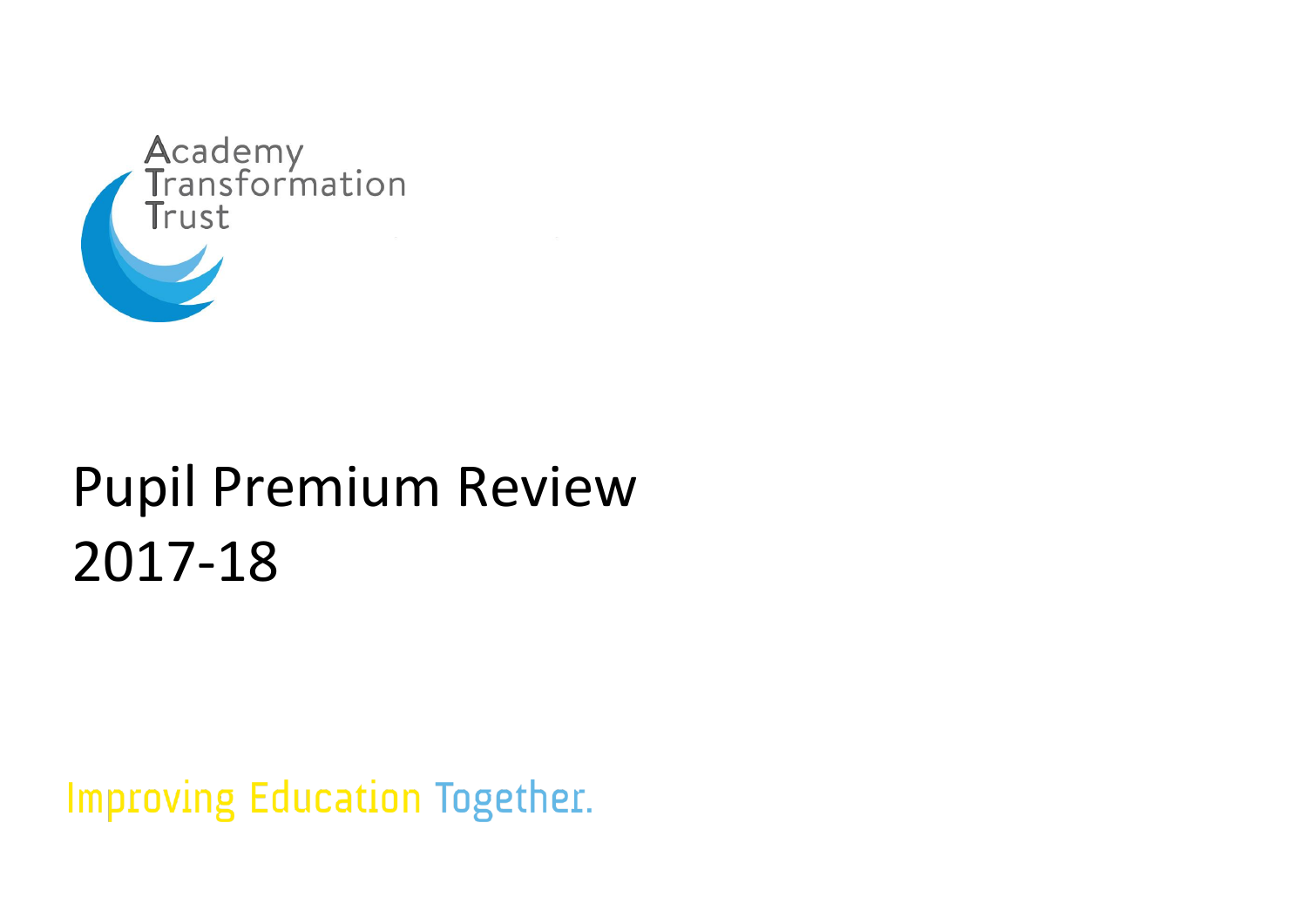

| 1. Summary information               |         |                                            |          |                                                   |                   |  |
|--------------------------------------|---------|--------------------------------------------|----------|---------------------------------------------------|-------------------|--|
| Academy                              |         | Mildenhall College Academy                 |          |                                                   |                   |  |
| <b>Academic Year</b>                 | 2017/18 | <b>Total PP budget</b>                     | £235,618 | Date of most recent PP Review                     | September<br>2017 |  |
| Total number of pupils               | 1124    | Number of pupils eligible for<br><b>PP</b> | 303      | Date for next internal review of this<br>strategy | January 2018      |  |
| <b>Total number of LAC</b><br>pupils |         | Link governor for PP                       | P Kemp   | <b>Lead teacher for PP</b>                        | Goodenough        |  |

| 2. Current attainment - Year 11 Summer 2017 results         |                    |                                          |                                                                 |  |  |
|-------------------------------------------------------------|--------------------|------------------------------------------|-----------------------------------------------------------------|--|--|
|                                                             | All pupils         | Pupils eligible for PP<br>(your academy) | Pupils not eligible for PP (national average)                   |  |  |
| Progress 8                                                  | $-0.11$ to $+0.29$ | $-0.07$                                  | 0.14<br>$-0.03$ state schools (all) $-0.38$ (PP) $0.10$ (other) |  |  |
| $E -$ Baccalaureate                                         | 23%                | 16%                                      | 25%                                                             |  |  |
| <b>Basics Grade 4 (English and Maths at Grade)</b><br>$4+)$ | 56%                | 48%                                      | 57%                                                             |  |  |
| <b>Basics Grade 5 (English and Maths at Grade</b><br>$5+$   | 35%                | 25%                                      | 40%                                                             |  |  |
| <b>Basics Grade 4 HAPs (Higher Ability Pupils)</b>          | 83%                | 71%                                      | 89%                                                             |  |  |
| <b>Basics Grade 4 MAPs (Middle Ability Pupils)</b>          | 57%                | 65%                                      | 60%                                                             |  |  |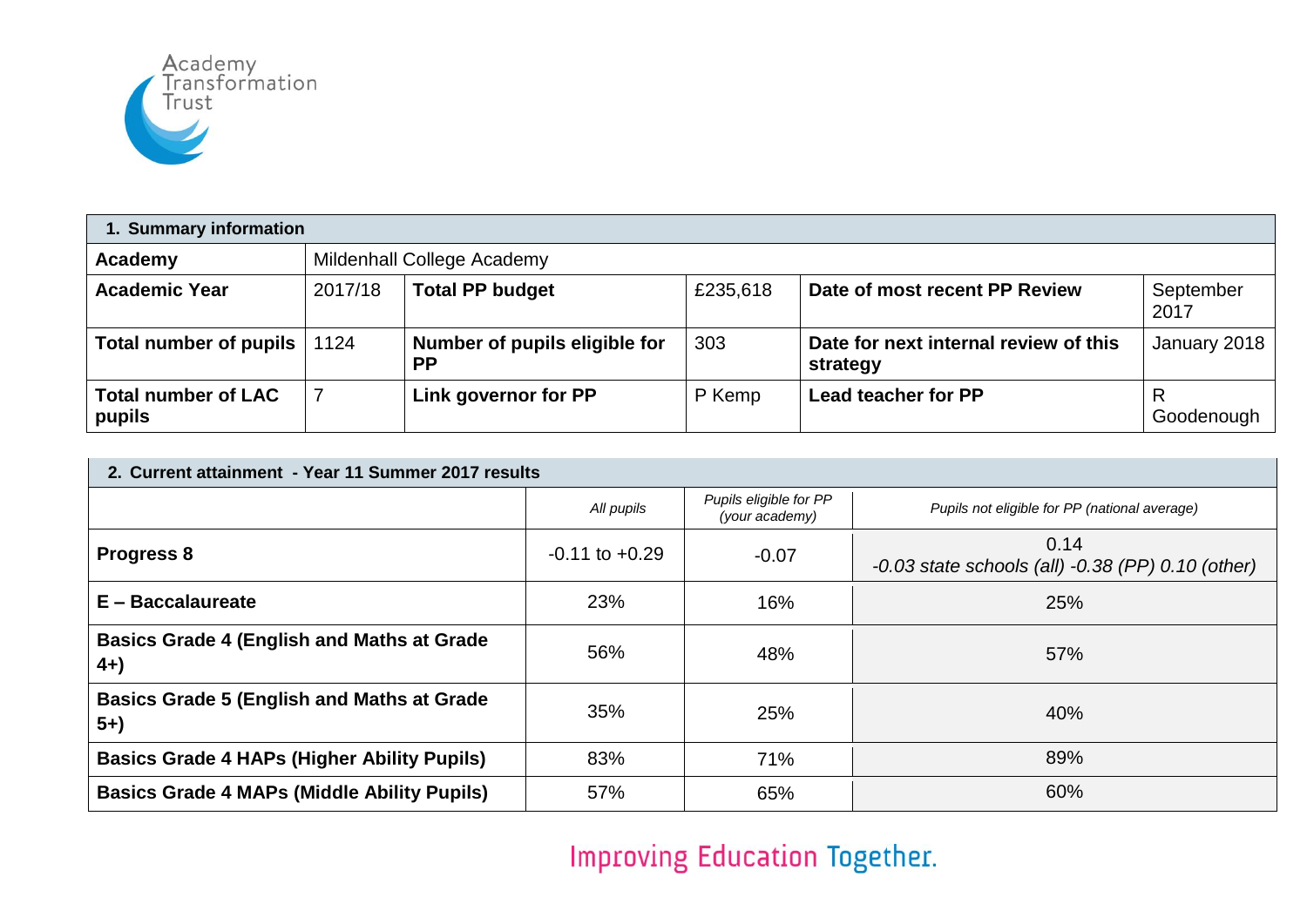

| <b>Basics Grade 4 LAPs (Lower Ability Pupils)</b> | 3%     | $0\%$       | 11%    |
|---------------------------------------------------|--------|-------------|--------|
| <b>Basics Grade 5 HAPs</b>                        | 72%    | 64%         | 75%    |
| <b>Basics Grade 5 MAPs</b>                        | 24%    | 5%          | 24%    |
| <b>Basics Grade 5 LAPs</b>                        | $0\%$  | $0\%$       | 0%     |
| 5A*-C English and Maths                           | 56%    | 51%         | 57%    |
| $5A*-C$                                           | 67%    | 59%         | 68%    |
| <b>Attainment 8</b>                               | 44     | 41          | 44     |
| <b>Average Grade</b>                              | C(4.4) | $C - (4.1)$ | C(4.4) |
| <b>Attendance</b>                                 | 94.7   | 93.8        | 95.2   |

|    | 3. Barriers to future attainment (for pupils eligible for PP including high ability)                       |  |  |  |
|----|------------------------------------------------------------------------------------------------------------|--|--|--|
|    |                                                                                                            |  |  |  |
|    | <b>In-school barriers</b>                                                                                  |  |  |  |
| Α. | Lower APS on entry for disadvantaged children (PP 23.8, Non PP 25.9)                                       |  |  |  |
| В. | Lack of cultural experiences from disadvantaged students                                                   |  |  |  |
| C. | Lower literacy levels                                                                                      |  |  |  |
|    | <b>External barriers</b>                                                                                   |  |  |  |
| D. | Low attendance from disadvantaged students especially the FSM cohort. PP 93.8 compared to 95.2 for non-PP. |  |  |  |
| Е  | Persistent absentee rate higher from disadvantaged students (13.2% compared to 8.4% for non-PP.)           |  |  |  |

| Outcomes                                       |                  |
|------------------------------------------------|------------------|
| Desired outcomes and how they will be measured | Success criteria |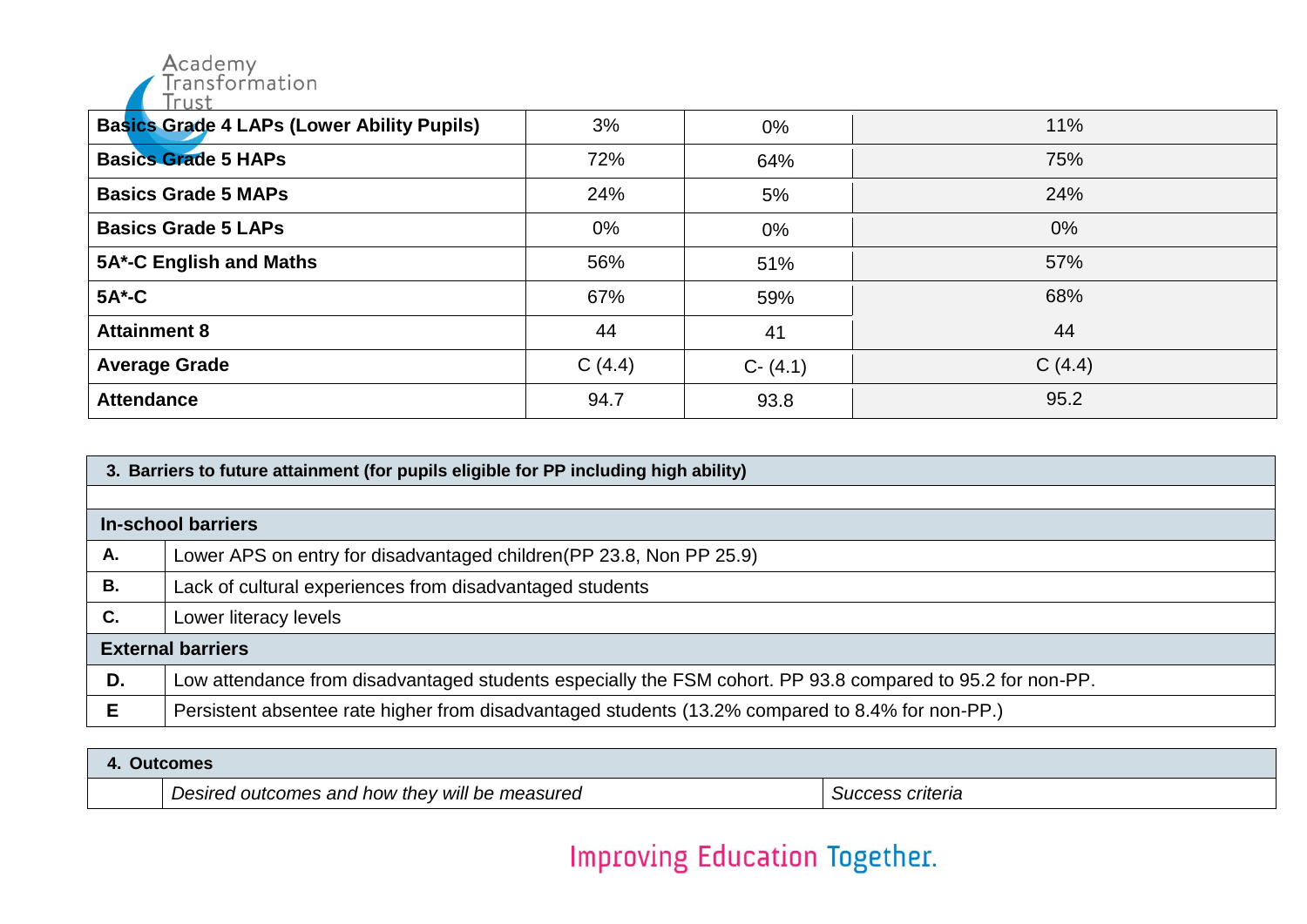|           | Academy<br>Transformation<br>Trust                                                                                                                                  |                                                                                                                                        |
|-----------|---------------------------------------------------------------------------------------------------------------------------------------------------------------------|----------------------------------------------------------------------------------------------------------------------------------------|
| A.        | Improve disadvantaged perceptions and knowledge of the community and<br>world they live in. Will be measured by input into a parental and student<br>questionnaire. | Positive event feedback and questionnaire data.                                                                                        |
| <b>B.</b> | Close the gap between non-disadvantaged and disadvantaged students<br>within the academy                                                                            | Progress and Attainment 8 scores. Trajectory<br>measures taken every half term to measure<br>progress. Final evidence in 2018 results. |
| C.        | Improved attendance for all especially those who are disadvantaged.                                                                                                 | Attendance figures year on year. Reduction of the<br>gap between disadvantaged and non-disadvantaged<br>students.                      |
| D.        | Reduction of the amount of students who are persistently absent.                                                                                                    | Attendance figures year on year. Reduction of the<br>gap between disadvantaged and non-disadvantaged<br>students.                      |

| 5. Planned expenditure                                                                                                         |                                                                                                                                                                                               |                                                                                                                                                                                                                                |                                                |                   |             |                                               |
|--------------------------------------------------------------------------------------------------------------------------------|-----------------------------------------------------------------------------------------------------------------------------------------------------------------------------------------------|--------------------------------------------------------------------------------------------------------------------------------------------------------------------------------------------------------------------------------|------------------------------------------------|-------------------|-------------|-----------------------------------------------|
| Academic year                                                                                                                  | 2017/18                                                                                                                                                                                       |                                                                                                                                                                                                                                |                                                |                   |             |                                               |
|                                                                                                                                | The three headings below enable academies to demonstrate how they are using the pupil premium to improve classroom pedagogy, provide<br>targeted support and support whole school strategies. |                                                                                                                                                                                                                                |                                                |                   |             |                                               |
| i. Quality of teaching for all                                                                                                 |                                                                                                                                                                                               |                                                                                                                                                                                                                                |                                                |                   |             |                                               |
| <b>Desired</b><br>outcome                                                                                                      | <b>Chosen</b><br>action /<br>approach                                                                                                                                                         | What is the evidence and<br>rationale for this choice?                                                                                                                                                                         | How will you ensure it is<br>implemented well? | <b>Staff lead</b> | <b>Cost</b> | When will you<br>review<br>implementatio<br>n |
| Improve<br>disadvantaged<br>perceptions and<br>knowledge of the<br>community and<br>world they live in.<br>Will be measured by | To take<br>disadvantaged<br>students to<br>places of cultural<br>interest within<br>society                                                                                                   | Students who are disadvantaged are<br>less likely to have experienced places<br>of interest that have a cost to the visit<br>or travel implications. The academy<br>will provide travel and admission to<br>places of interest | Following academy trip<br>procedures.          | <b>RG</b>         | £5000       | <b>July 2018</b>                              |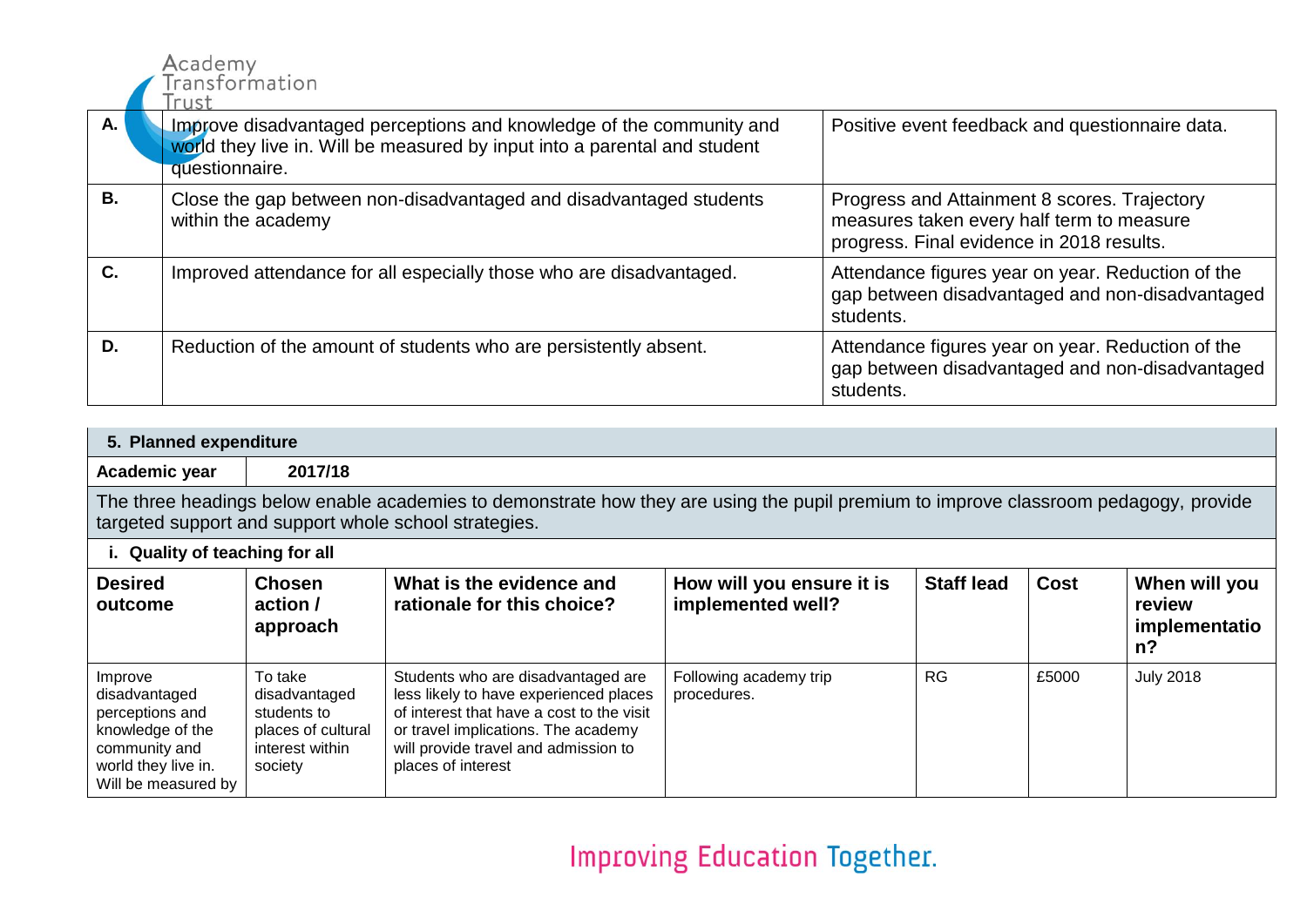

| input into a parental<br>and student<br>questionnaire.                                                                                                                               |                                                                                                                                                                            |                                                                                                                                                                                                                                                                                                                                                                                                                                                              |                                                                                                      |                       |                            |          |
|--------------------------------------------------------------------------------------------------------------------------------------------------------------------------------------|----------------------------------------------------------------------------------------------------------------------------------------------------------------------------|--------------------------------------------------------------------------------------------------------------------------------------------------------------------------------------------------------------------------------------------------------------------------------------------------------------------------------------------------------------------------------------------------------------------------------------------------------------|------------------------------------------------------------------------------------------------------|-----------------------|----------------------------|----------|
| Close the gap<br>between non-<br>disadvantaged and<br>disadvantaged<br>students within the<br>academy. There is a<br>gap between the<br>LAP's PP and Non-<br>PP at grade 4 and<br>5. | Ensure academy<br>procedures and<br>policies are<br>implemented<br>consistently<br>across the<br>academy. CPD<br>training in<br>briefings and<br>after academy<br>sessions | The Sutton Trust suggest that any<br>intervention begins with Quality First<br>teaching. Staff should deliver a range<br>of engaging and inspiring lessons that<br>meets the needs of all students<br>whether they are SEN, EAL or<br>disadvantaged.<br>Faculties will be asked to produce<br>their intervention plans with a<br>particular focus to disadvantaged<br>LAP's.                                                                                 | Learning walks, lesson<br>observations and work scrutiny.                                            | HN/FLs/HLs            | £1000                      | Jan 2017 |
| Improved year 7<br>literacy progress                                                                                                                                                 | Literacy catch up/<br>Small group<br>intervention for<br>reading.                                                                                                          | Low literacy levels on entry are a<br>barrier to learning. Getting students to<br><b>ARE (Age Related Expectations)</b><br>quickly is going to help raise their<br>attainment at MCA.                                                                                                                                                                                                                                                                        | SENCO to oversee the delivery of<br>the material and monitor the<br>progress of identified students. | RW/KFI/<br><b>CKR</b> | £17,000                    | Jan 2017 |
| Stretch and<br>challenge<br>(especially for those<br>PP students who<br>are Higher ability)                                                                                          | Whole academy<br>priority.<br>Faculty training.<br>Targeted<br>intervention.<br>Process praise.<br>Employment of<br>TA's and PP<br>champion.                               | The academy really wants to push all<br>of our students to be the best that<br>they can be. It is a whole academy<br>priority to ensure that stretch and<br>challenge is embedded into all<br>learners. The Sutton Trust suggest<br>that any intervention begins with<br>Quality First teaching. Staff should<br>deliver a range of engaging and<br>inspiring lessons that meets the<br>needs of all students whether they are<br>SEN, EAL or disadvantaged. | Learning walks, lesson<br>observations and work scrutiny.                                            | SLT/FLs               | £100,000                   | Jan 2017 |
|                                                                                                                                                                                      |                                                                                                                                                                            |                                                                                                                                                                                                                                                                                                                                                                                                                                                              |                                                                                                      |                       | <b>Total budgeted cost</b> | £123,000 |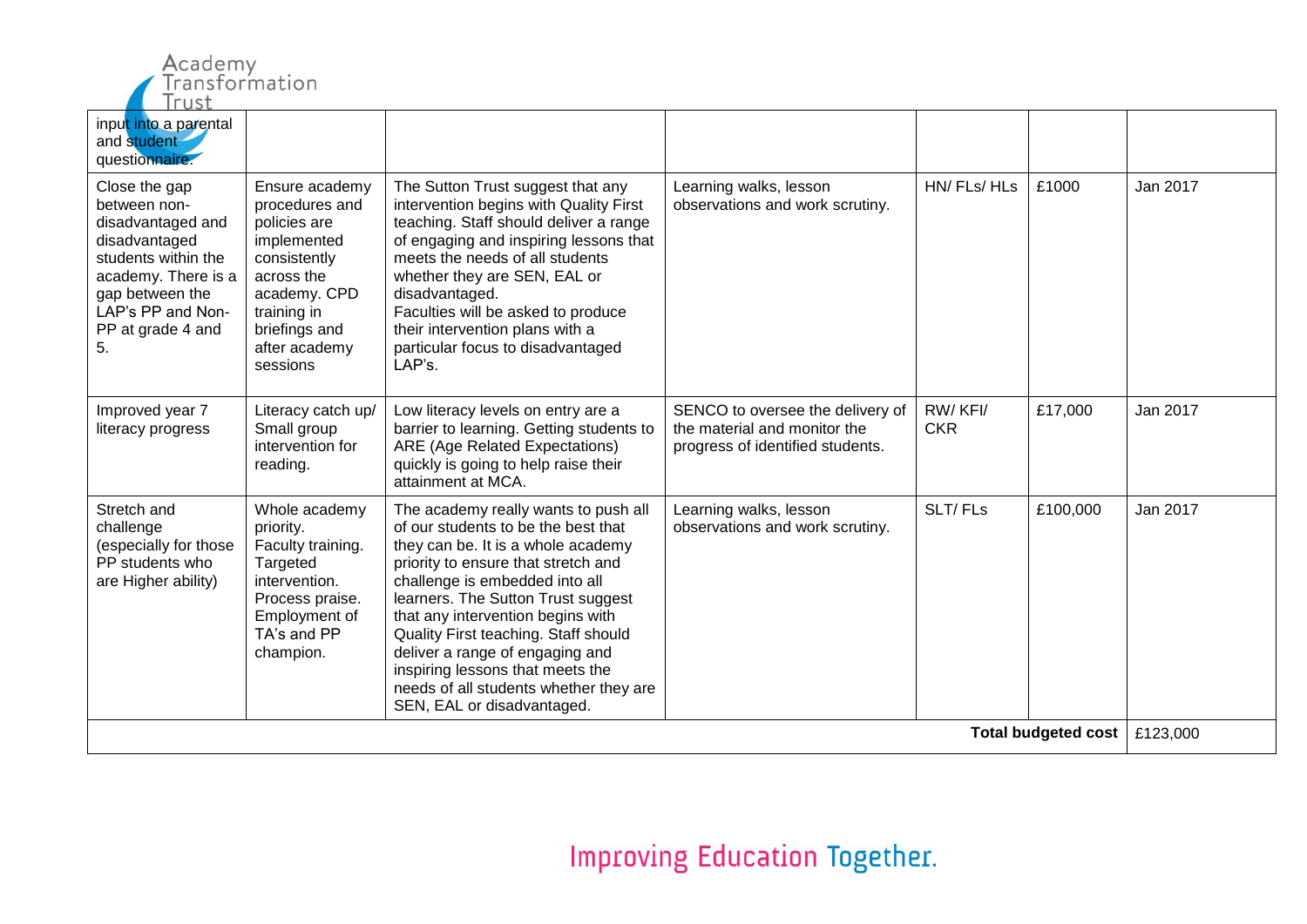

| ii.<br>Other approaches                                                                                       |                                                                                                                                                                                                       |                                                                                                                                                                                                                                                                                                                                           |                                                                                                                                                                                                                                                                                                       |                   |                            |                                                |
|---------------------------------------------------------------------------------------------------------------|-------------------------------------------------------------------------------------------------------------------------------------------------------------------------------------------------------|-------------------------------------------------------------------------------------------------------------------------------------------------------------------------------------------------------------------------------------------------------------------------------------------------------------------------------------------|-------------------------------------------------------------------------------------------------------------------------------------------------------------------------------------------------------------------------------------------------------------------------------------------------------|-------------------|----------------------------|------------------------------------------------|
| <b>Desired</b><br>outcome                                                                                     | Chosen action/<br>approach                                                                                                                                                                            | What is the evidence and<br>rationale for this choice?                                                                                                                                                                                                                                                                                    | How will you ensure it is<br>implemented well?                                                                                                                                                                                                                                                        | <b>Staff lead</b> | <b>Cost</b>                | When will<br>you review<br>implementa<br>tion? |
| Improved<br>attendance for all<br>especially those<br>who are<br>disadvantaged.                               | Use of mini-leagues<br>with rewards for small<br>cohorts of<br>disadvantaged<br>learners. Early contact<br>with home. Employing<br>a community support<br>worker.<br>Set up of the pastoral<br>board. | The academy will employ a<br>Community Support Worker who will<br>be able to do home visits and work<br>with students who are going through<br>crisis. By providing this specific one<br>to one support in a student's time of<br>need it is hoped that we can improve<br>attainment and attendance and deal<br>with any pastoral issues. | SLT will oversee the workload of<br>the Community Support Worker.<br>The Pastoral Board will meet<br>regularly and minutes of actions<br>to be kept.<br>The Attendance Lead will meet<br>regularly with students and<br>parents to find strategies to help<br>support attendance into the<br>academy. | DB, RG, HN        | £20000                     | Jan 2017                                       |
| To support<br>disadvantaged<br>students who have<br>trouble accessing<br>uniform, stationery<br>and equipment | Uniform to be<br>purchased for<br>students including PE<br>kit. Revision guides to<br>be bought for<br>students. Any other<br>specialist equipment<br>to be purchased.                                | By supporting disadvantaged<br>students with equipment and uniform<br>it is hoped that their self-esteem and<br>confidence will improve and therefore<br>an improvement in attainment and<br>attendance will be seen.                                                                                                                     | Ensure that consistency is<br>applied to the purchasing of<br>goods.                                                                                                                                                                                                                                  | RG, FL's          | £1000                      | Jan 2017                                       |
| To support DT and<br><b>ART</b> students with<br>additional costs.                                            | Purchasing sketch<br>pads and ingredients<br>for Art and DT<br>students.                                                                                                                              | We will be able to ensure that<br>disadvantaged students have access<br>to the same resources and materials<br>that the non-disadvantaged students<br>have,                                                                                                                                                                               | Order forms to be completed<br>correctly.                                                                                                                                                                                                                                                             | RG, GE, PS,<br>HN | £5000                      | Jan 2017                                       |
|                                                                                                               |                                                                                                                                                                                                       |                                                                                                                                                                                                                                                                                                                                           |                                                                                                                                                                                                                                                                                                       |                   | <b>Total budgeted cost</b> | £26000                                         |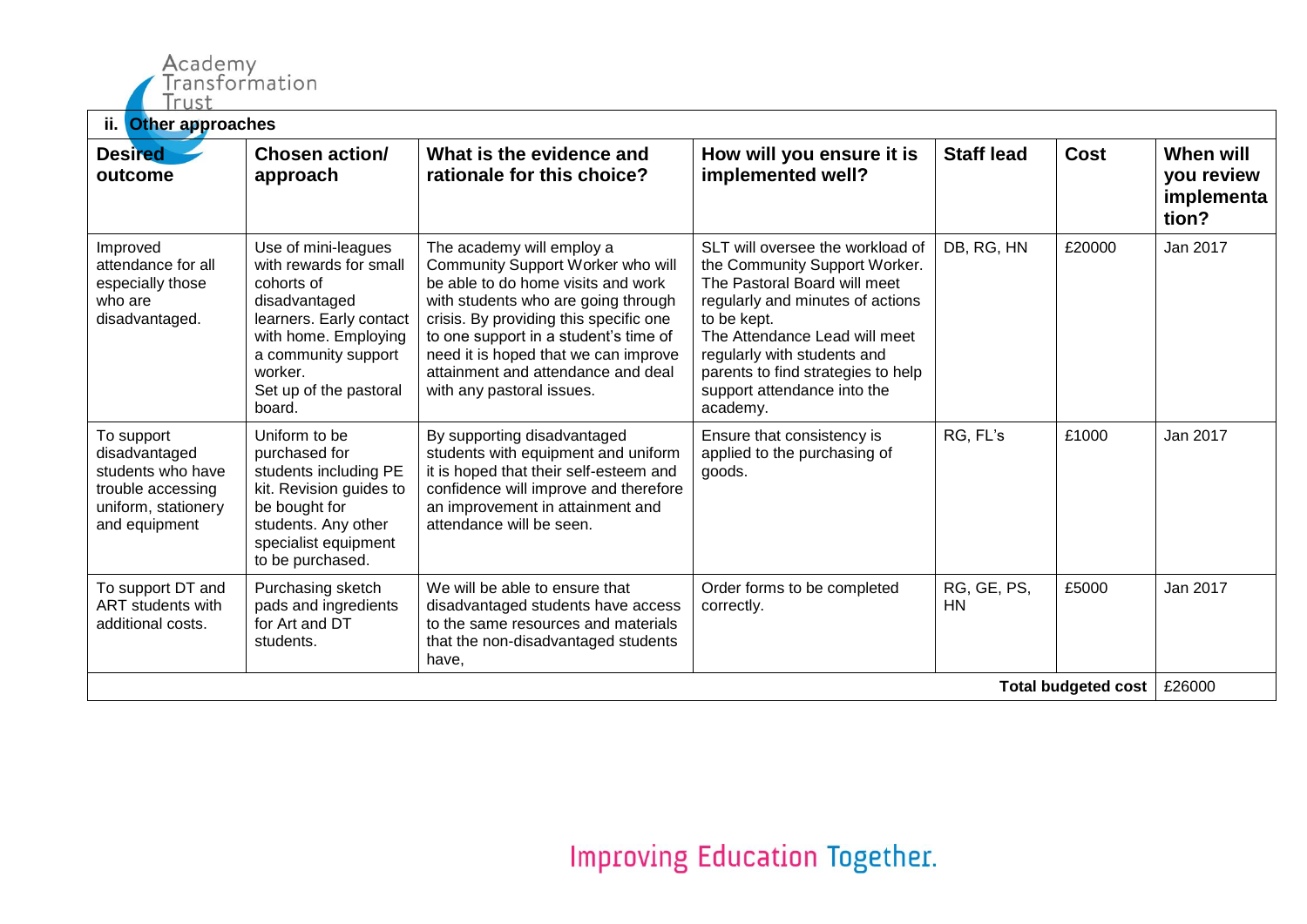

#### **6. Review of expenditure**

| <b>0. REVIEW OF EXPERIGILATE</b>                         |                                                                                                                                                                       |                                                                                                                                                                                                                                                                                                                |                                                                                                                                                                                              |                               |
|----------------------------------------------------------|-----------------------------------------------------------------------------------------------------------------------------------------------------------------------|----------------------------------------------------------------------------------------------------------------------------------------------------------------------------------------------------------------------------------------------------------------------------------------------------------------|----------------------------------------------------------------------------------------------------------------------------------------------------------------------------------------------|-------------------------------|
| <b>Previous Academic Year</b>                            |                                                                                                                                                                       |                                                                                                                                                                                                                                                                                                                |                                                                                                                                                                                              |                               |
| i. Quality of teaching for all                           |                                                                                                                                                                       |                                                                                                                                                                                                                                                                                                                |                                                                                                                                                                                              |                               |
| <b>Desired</b><br>outcome                                | <b>Chosen action/</b><br>approach                                                                                                                                     | <b>Estimated impact: Did you meet</b><br>the success criteria? Include<br>impact on pupils not eligible for PP,<br>if appropriate.                                                                                                                                                                             | <b>Lessons learned</b><br>(and whether you will continue with this<br>approach)                                                                                                              | Cost                          |
| Improved year 7<br>literacy progress                     | Literacy catch up/ Small group<br>intervention for reading.                                                                                                           | A comprehensive catch up programme<br>was launched in September 2016. By the<br>end of the academy year disadvantaged<br>students were declared to be meeting Age<br><b>Related Expectations.</b><br>In English GL assessments went from<br>95.3 to 95.8<br>In Maths GL assessments went from 92.0<br>to 92.3. | Although time consuming and using a lot of<br>resources it is clear that action paid off.                                                                                                    | £45,484                       |
| Increased<br>attainment for<br>disadvantaged<br>students | Materials supplied for<br>disadvantaged students.<br>Including revision books and<br>non IT equipment.                                                                | The academy has achieved one of its best<br>ever set of results. Although there is still a<br>gap between non-disadvantaged and<br>disadvantaged students the performance<br>of disadvantaged students improved from<br>2015-16                                                                                | The progress of disadvantaged students has<br>improved from last year. We will introduce new<br>strategies (as stated above) to further improve<br>the attainment of disadvantaged students. | £156,748 (inc TA<br>salaries) |
| Improved quality<br>first teaching                       | Ensure academy procedures<br>and policies are implemented<br>consistently across the<br>academy. CPD training in<br>briefings and after academy<br>training sessions. | 90% of teaching at Mildenhall College<br>Academy is good or outstanding. A large<br>number of subjects achieved their best<br>ever results.                                                                                                                                                                    | The whole academy priorities from 2016-17<br>have had impact. In order to sustain<br>improvement some of these priorities will<br>remain for 2017-18.                                        |                               |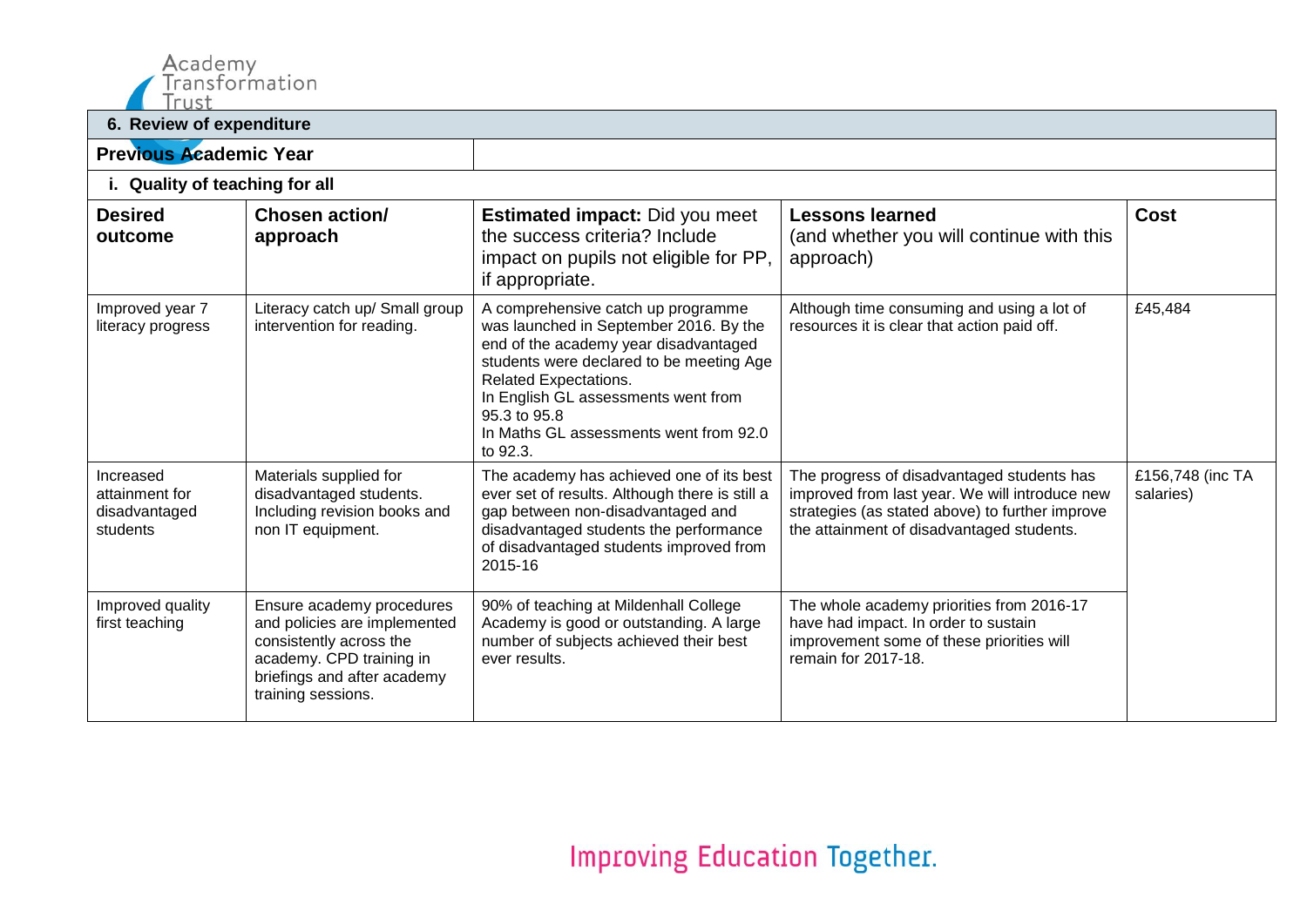| Academy<br>Transformation<br>Trust                   |                                                                                                              |                                                                                                                                                                                                                                                                                                                           |                                                                                                                                 |             |
|------------------------------------------------------|--------------------------------------------------------------------------------------------------------------|---------------------------------------------------------------------------------------------------------------------------------------------------------------------------------------------------------------------------------------------------------------------------------------------------------------------------|---------------------------------------------------------------------------------------------------------------------------------|-------------|
| Getting year 7<br>students 'secondary<br>ready'      | 1:4 English and maths<br>working groups.                                                                     | A comprehensive catch up programme<br>was launched in September 2016. By the<br>end of the academy year disadvantaged<br>students were declared to be meeting Age<br>Related Expectations in these subjects. In<br>English GL assessments went from 95.3<br>to 95.8<br>In Maths GL assessments went from 92.0<br>to 92.3. | Although time consuming and using a lot of<br>resources it is clear that this had impact.                                       | £9889       |
| ii. Targeted support                                 |                                                                                                              |                                                                                                                                                                                                                                                                                                                           |                                                                                                                                 |             |
| <b>Desired</b><br>outcome                            | <b>Chosen</b><br>action/approach                                                                             | <b>Estimated impact:</b> Did you meet<br>the success criteria? Include<br>impact on pupils not eligible for PP,<br>if appropriate.                                                                                                                                                                                        | <b>Lessons learned</b><br>(and whether you will continue with this<br>approach)                                                 | <b>Cost</b> |
| Improved progress<br>for high attaining<br>students. | Mentoring.<br>AG&T mentoring.<br>Year 11 assembly<br>programme.<br>Faculty leader lead revision<br>sessions. | Higher ability disadvantaged students did<br>not do as well as their non-disadvantaged<br>higher ability peers.                                                                                                                                                                                                           | Stretch and challenge needs to remain a<br>priority.                                                                            | £2200       |
| Improved attainment                                  | Employment of higher level<br>teaching assistants                                                            | Targeted students performed well and<br>were supported using a range of<br>strategies.                                                                                                                                                                                                                                    | Our mentoring programme will continue this<br>year and a Pupil Premium Champion will work<br>with a targeted group of students. | £5000       |

**iii. Other approaches**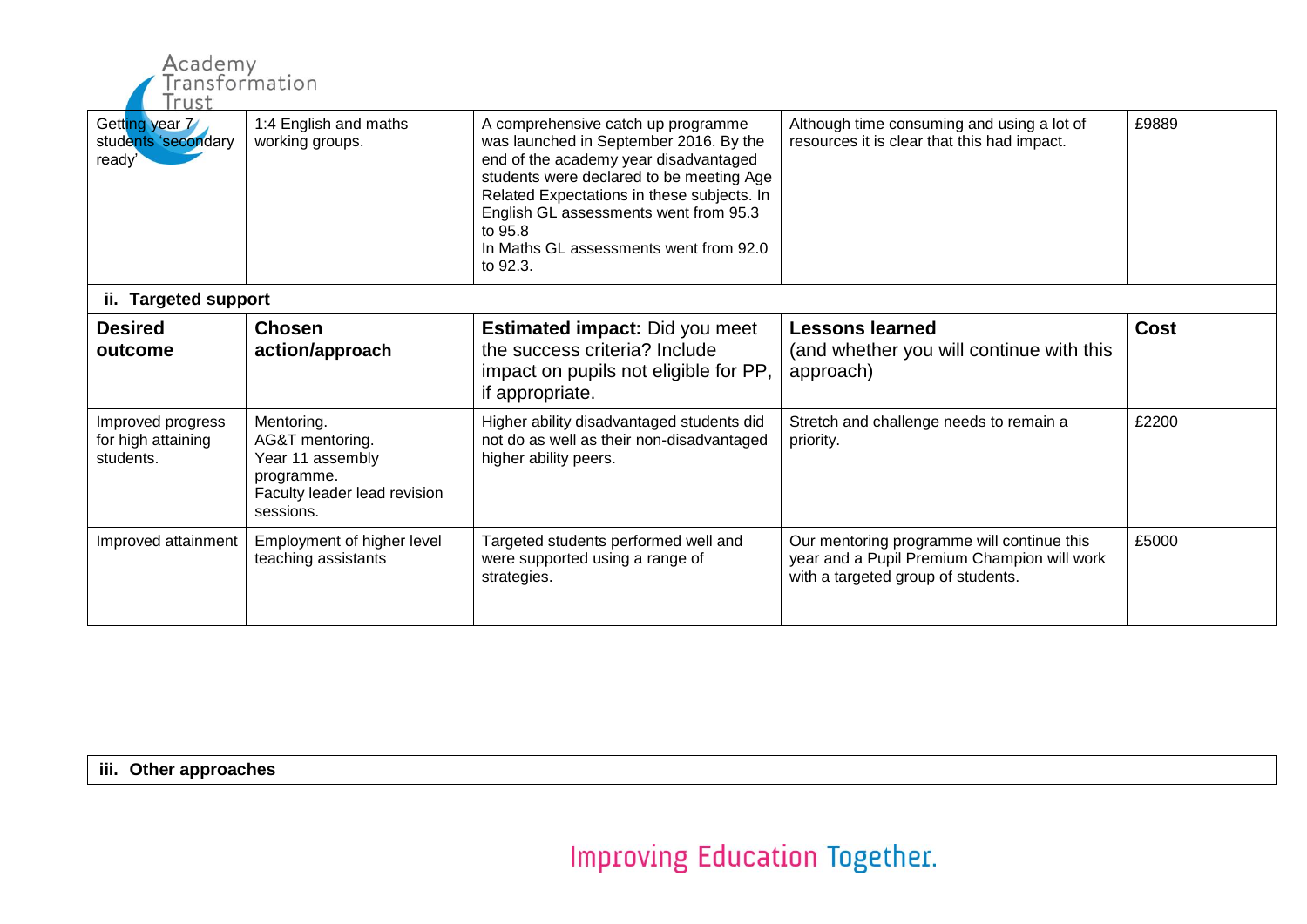| Academy<br>Transformation<br>Trust                                                                     |                                                                                                                                         |                                                                                                                                                                                                          |                                                                                 |             |  |
|--------------------------------------------------------------------------------------------------------|-----------------------------------------------------------------------------------------------------------------------------------------|----------------------------------------------------------------------------------------------------------------------------------------------------------------------------------------------------------|---------------------------------------------------------------------------------|-------------|--|
| <b>Desired</b><br>outcome                                                                              | <b>Chosen action</b><br>/approach                                                                                                       | <b>Estimated impact:</b> Did you meet the<br>success criteria? Include impact on<br>pupils not eligible for PP, if<br>appropriate.                                                                       | <b>Lessons learned</b><br>(and whether you will continue with this<br>approach) | <b>Cost</b> |  |
| Improvement in<br>attendance rates                                                                     | <b>Community Support</b><br>Worker employed.<br>Careers advisor<br>meetings.<br>Rewards.<br><b>Tutors and House</b><br>Leaders to track | The attendance of disadvantaged students<br>improved from 2015-16 however further<br>improvement is required.                                                                                            | New strategies will be implemented as stated above.                             | £12000      |  |
| Increased<br>attendance<br>(uniform)                                                                   | Uniform to be<br>supplied to those in<br>need. Uniform<br>assistant funding<br>application form on<br>the website.                      | It is hard to measure the impact of this<br>intervention but during informal conversation<br>and parental feedback disadvantaged<br>students and their families were happy with<br>the support provided. | Continue with this strategy this year.                                          | £1209       |  |
| Increased<br>attendance at the<br>academy including<br>extra-curricular<br>clubs. (Transport<br>Costs) | To assist<br>disadvantaged<br>students with<br>transport from<br>home to the<br>academy and back<br>again.                              | Extra-curricular attendance was good<br>amongst non-disadvantaged students.                                                                                                                              | Continue with this strategy this year.                                          | £4000       |  |
| Increased<br>attainment (Music)                                                                        | To pay for<br>additional music<br>lessons for<br>disadvantaged<br>students.                                                             | Students appreciated the lessons that were<br>provided. It improved the attendance of some<br>students and the attainment of GCSE music<br>students.                                                     | Continue with this strategy this year.                                          | £300        |  |

**Recommendation and actions from the review**